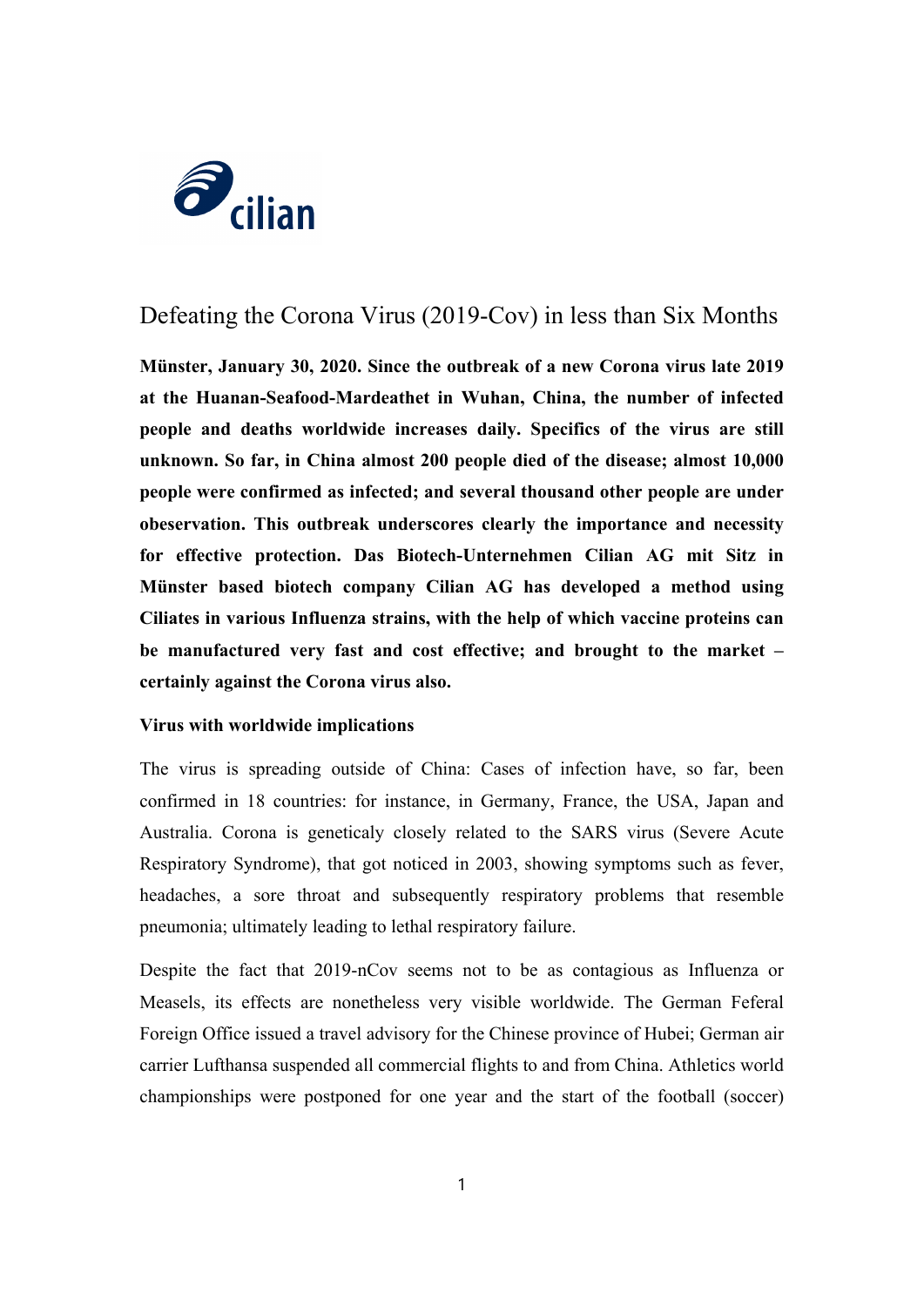season is delayed indefinitely; due to the outbreak. Large corporations have suspended operations in the area. Human and economic casualties caused by the virus are already quite considerable.

## **A Vaccine against the Corona virus?**

Efforts are on the way to curtail the outbreak. No vaccine against the virus is currently available, even though the German Robert-Koch-Institute indicates that progress has been made to develop vaccines against Corona viruses gäbe; however, none of them have been tested for application.

Biopharmaceutical companies are trying in very early phase the development of a vaccine using complex and cumbersome processes. Such developments can take years – provided no problems occur in the process. Scientists in Hong Kong and at some US biotech companies claim to have developed a vaccine. Necessary development steps will, however, neccessitate many more months.

## **Cilian AG offers innovative and cost effective solution**

A clean, fully recombinat process should enable production of a marketable vaccine protein in a very short period of time. Münster based biotech company Cilian AG developed the ideal starting point for the fast production of various protein based vaccines against an array of specific viruses; using Ciliates as an expression organism. Just recently, the company published *in-vivo* data, evidencing full protection against A and B strains of Influenza of a vaccine produced with Ciliates.

Ciliates can also be used to produce an effective vaccine protein against the Corona virus. Utilizing Ciliates, a vaccine protein against Corona can be produced for *in-vivo* testing in less than six months. Large scale production in bio reactors require only a few days. "In our globally connected world it is becomming more important to be able to produce a vaccine on demand", declares Dr. Marcus Hartmann, Cilian AG Chief Scientific Officer. "With antiquated and complex production methods and cycles we stand no chance to keep pace with the rapid spread of a virus".

Cilian is already applying its technology at a large manufacturing scale of 7,500 liters. The process can be transferred without problem into any existing microbial